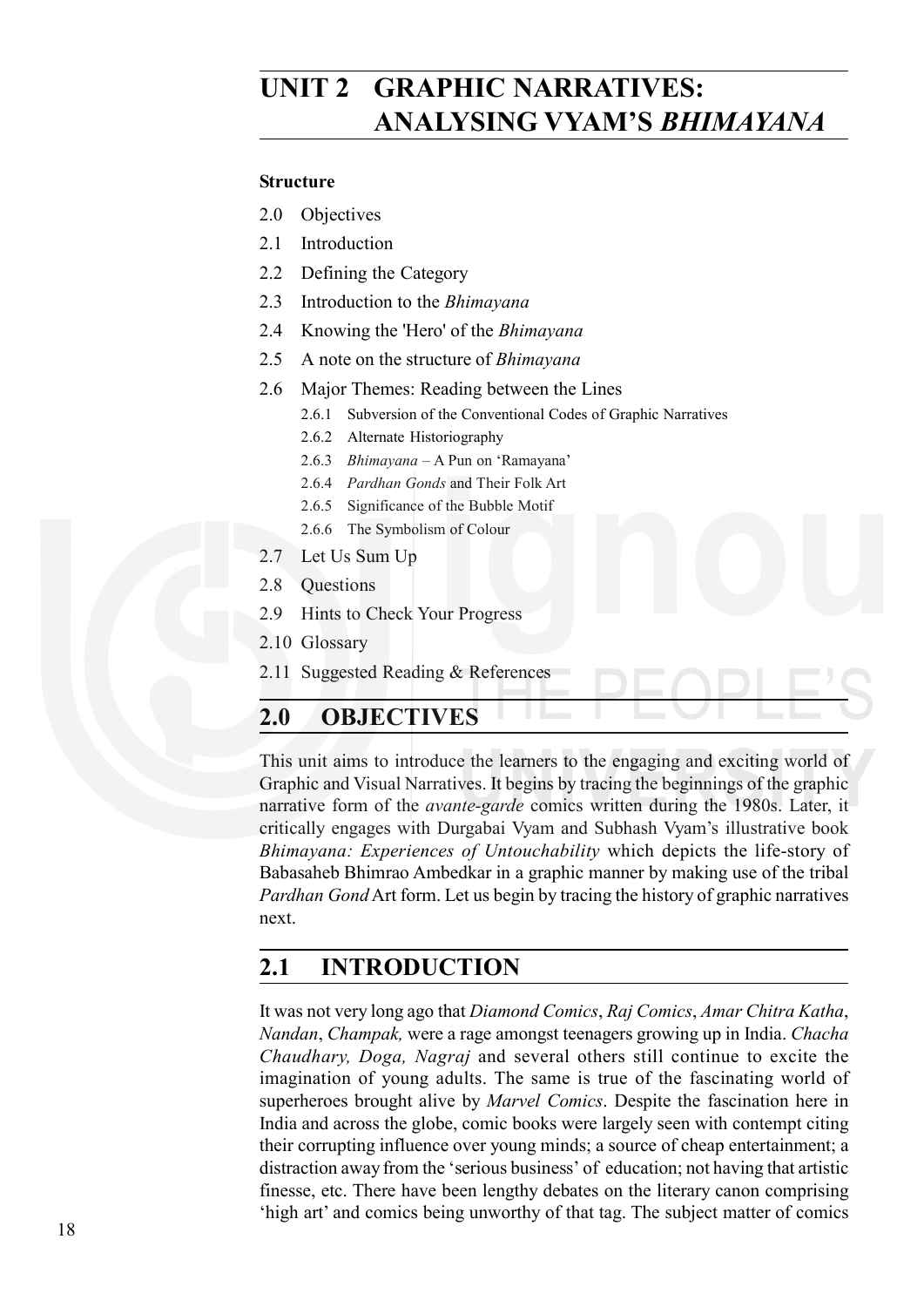Was believed to be inapt for serious issues demanding academic attention. It was *Analysing Vyam's Bhimayana* largely restricted to concrete hymner as it extend to only a specific ago group. **Analysing Vyam's Bhimayana** largely restricted to generate humor as it catered to only a specific age group.

There came a paradigmatic shift in these debates around comics as a creative art form with the publication of **Art Spiegalman**'s *Maus: A Survivor's Tale* in 1986. Here, the American cartoonist chose the graphic novel form to narrate the traumatic experiences of his parents who were Polish Jews that survived the concentration camp at Auschwitz. As a disturbing and extremely moving piece of art, the text allegorically depicts Jews as Mice and Nazis as menacing cats to represent the brutal lived realities of the Holocaust. The novel went on to receive the prestigious Pulitzer Prize in 1992. This was the first time that a graphic text, written in a comic way, was considered for a literary award. The critical acclaim that followed heralded the transition of comics from a 'low art' medium to 'high art' graphic narrative. Along with Spiegelman, **Gary Panter** and **Jerry Moriarty** contributed towards *avant-garde* comic/graphic/visual writings during the 1980s where they explored complex subjects in experimental 'form'. Let us look at the graphic narrative in some detail next.

## **2.2 DEFINING THE CATEGORY**

In this section we will look at how the graphic narrative came into being, evolving from the humble and low brow comic to its present stature. The literary category of 'Popular Fiction' today has witnessed a considerable rise in the popularity of graphic and visual modes of narrativisation. The comics, sequential art, motion picture, pictorial narrative, illustration, animation – all of these would, fall under its ambit. Given the wide variety of these creative categories and their overlapping nature, it is difficult to arrive at a specific definition of graphic and visual narratives. Loosely, these can be defined as the ones that combine the text, graphics, visuals, pictures, illustrations etc. to convey the story. A special issue on Graphic Narratives by *Modern Fiction Studies* writes: "…graphic narrative offers an intricately layered narrative language – the language of comics – that comprises the verbal, the visual and the way these two representational modes interact on a page."

One point of criticism that has bothered graphic novelists for a long time is that they rely heavily upon the visual elements to convey their 'stories'. **K Strong Hansen** undercuts this negative criticism by focusing upon the range and complexity of graphic narratives. She further argues: "Imagery and drawings are not inherently less valuable than the verbal, literary art. In fact, images often convey a richness and depth of ideas that require interpretation and high level critical thinking, analysis and evaluation skills." Having said that by way of defining the graphic novel let us begin with the text *Bhimayana*. Of course, we have looked at it in some detail in Unit I.

#### **Check Your Progress 1**

1) Enlist any three comic books you read while growing up? What was the motive behind reading those books?

...................................................................................................................... ...................................................................................................................... ......................................................................................................................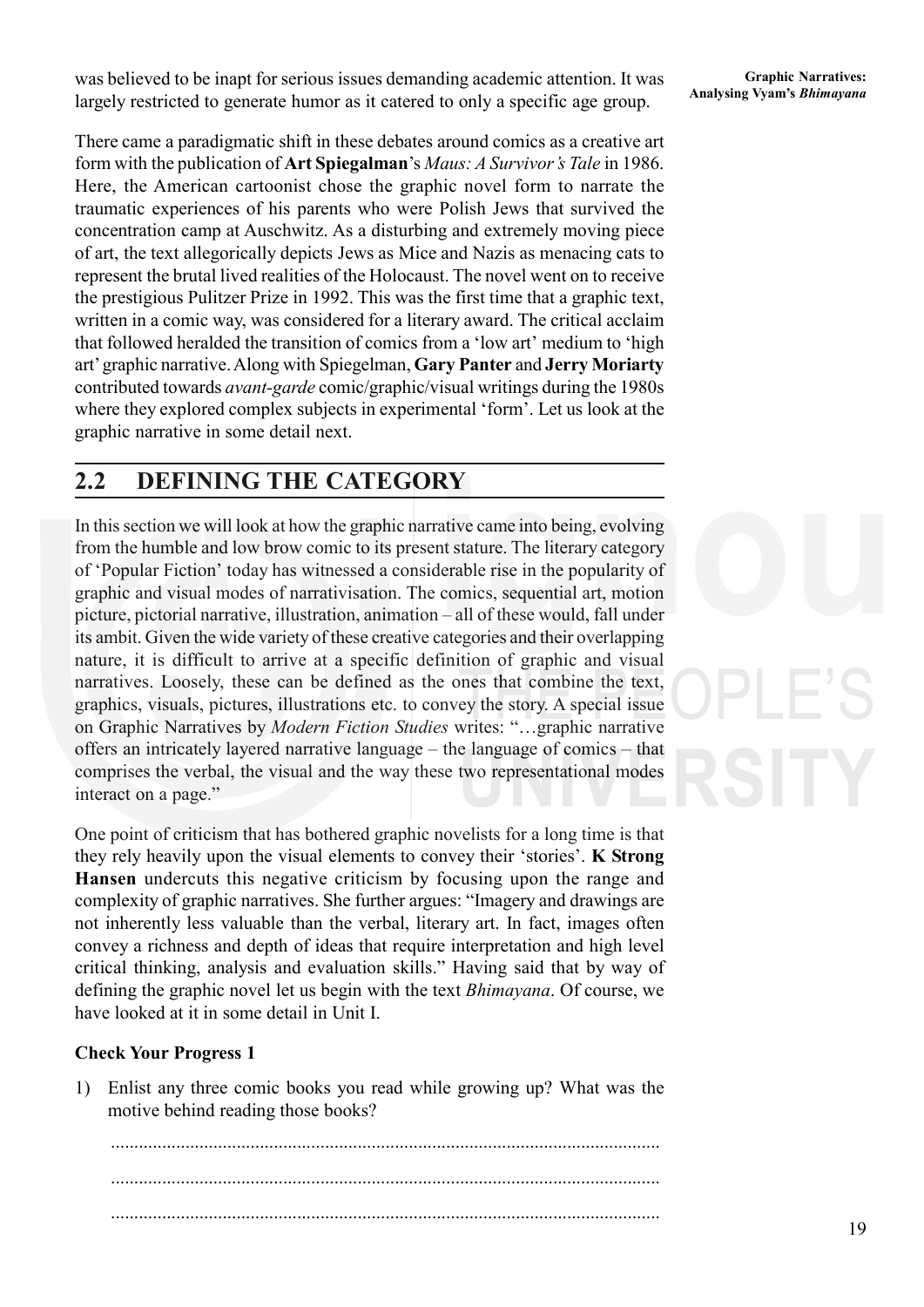## **2.3 INTRODUCTION TO THE** *BHIMAYANA*

Published in 2011, *Bhimayana: Experiences of Untouchability* is based on the lived experiences of Dr Bhimrao Ambedkar. The text uses a hybrid medium wherein it uses both the text as well as images in order to convey the life story of Ambedkar. The illustrations are done in the folk idiom of Gond art by Durgabai Vyam and Subhash Vyam. The storyline, written by Srividya Natrajan and S Anand, is loosely modeled upon the *Autobiographical Notes* of Ambedkar. The same is available in Vasant Moon's *Babasaheb Ambedkar: Writings and Speeches* under the heading *'Waiting for a Visa*'. *Bhimayana* creates a counter-narrative against Brahminism by focusing upon the actions/attitudes of upper castes towards the subjugated castes. Images are given equal space and importance which helps the book to subvert the hegemony of the written word. The text is divided into three parts: water, shelter, travel. Through these three sections, the book tries to present a historiography of the life and times of Ambedkar as well as the struggles of the Dalit community through these times. In doing so, it borrows heavily from the novelistic form of narration. Nandini Chandra notes: "while the publishers shy away from calling it a graphic novel and stick to the more universal category *graphic book*, the overarching frame in which it is slotted, marketed and reviewed are that of *Graphic Novel*."

*Bhimayana* is a new age graphic book that defies the conventional codes of graphic narratives. The book is radical both in its content as well as the form. One of the major aims of the book is to raise awareness about the continuity of Dalit struggle in contemporary times by creating a visual literacy around the issue. In a radical departure from western models of sequential art, *Bhimayana* uses an ancient tribal folk art form to narrate an ages' old narrative of oppression. The telling symbolism of the images, the structure and placement of the text, the colours, and beautiful demarcation through *digna* patterns – all come together to create this radical experiment in the graphic narrative form which challenges hegemony in terms of form, content, literary models and purpose. The next section will deal with the hero of the *Bhimayana*.

## **2.4 KNOWING THE 'HERO' OF THE** *BHIMAYANA*

In popular imagination and conventional history books, Dr Ambedkar is largely known as the Chairman of the Constitution Drafting Committee. As you may already be aware, having read it in the previous unit, Ambedkar was a prolific student and a politician of repute. He was born on April 14, 1891 in a Mahar family of Mhow (part of Central Provinces) in western India. After graduating from University of Mumbai, he went for higher studies to Columbia University and London School of Economics. He also served as the first Minister of Law and Justice of Independent India from August 1945 to September 1951. Most of the statues of Ambedkar represent him as the wearing a suit and tie, big glasses and holding a book. This image while emphasising one aspect of his personality, fails to depict his attachment and engagement with the Dalit community; for many of whom wearing such an attire or having access to higher education remains a distant dream even today.

While testifying to the public imagination of him being urban/educated/elite, who, played a crucial role in laying the foundation of modern, democratic and a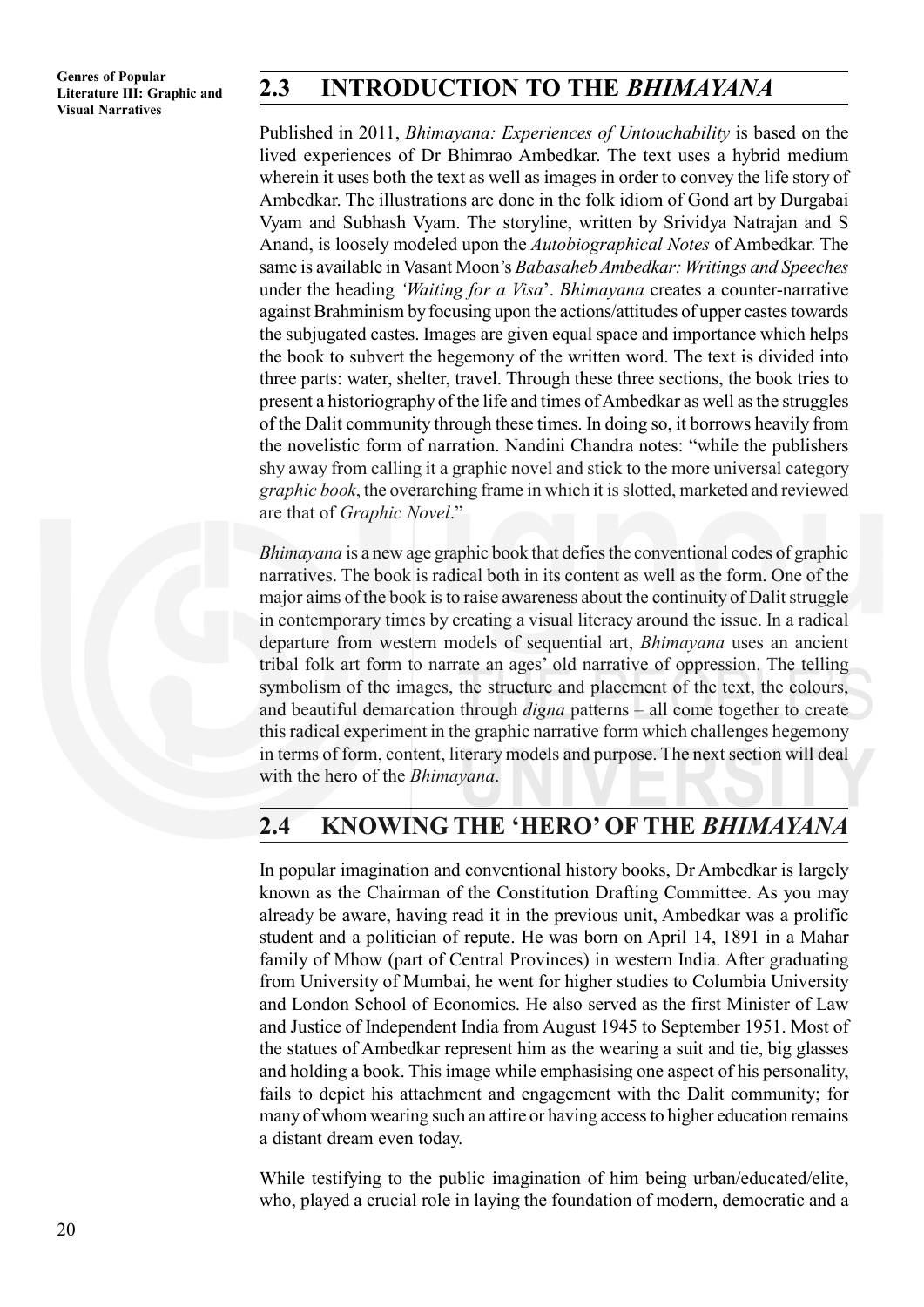<sup>4</sup> 'just' India, one must also remember that he played an equally important role in Graphic Narratives:<br>
Delit explication against conturies' old gaste based engression. He remained a <sup>Analysing Vyam's *Bhimayana*</sup> Dalit awakening against centuries' old caste based oppression. He remained a lifelong crusader of affirmative action for the socially marginalised communities. This definitely brought him at loggerheads with the government many a times. In 1924, he founded the *Bahishkrit Hitkarini Sabha* with an aim to 'Educate, Agitate, Organise' the depressed classes.

India has come a long way in granting constitutional rights to all the citizens irrespective of their caste and creed. The *Dalit Pathers* movement of the 1970s further emboldened the Dalits to fight for their right to dignified life. Despite rigorous efforts, the atrocities against Dalits have not stopped. Constitutional rights have not really changed the attitude of the upper castes towards the people of the "lower castes". It is important to underscore that caste is not a thing of the past. Repeated hate crimes like rape, murder, parading naked, etc against the oppressed classes which floods the newspapers on a daily basis, are a testimony to the fact that caste is a living force in Indian culture and politics. Given the manner in which caste polarisation occurs during elections, one can conclude that caste is also a form of power and privilege to some and also a reason for large scale socio-economic marginalisation for several others.

It is in this context that *Bhimayana* appears to be radical in its approach. Dr Ambedkar as the protagonist of *Bhimayana* does not borrow the features of superheroes to launch a crusade against caste based discrimination. Rather, he uses his position to depict the struggles of the Dalit community. Even though the structure of *Bhimayana* is largely modeled on Ambedkar's *Autobiographical Notes,* it is as much a memoir of the community whose struggles have only changed shape over a period of time. Pramod K Nayar writes that the life story of Ambedkar "was constantly yoked to contemporary India by carefully noting the continuities of caste based oppression and anti Dalit violence".

#### **Check Your Progress 2**

1) Write a short note on the contribution of Dr Ambedkar towards the uplift of the depressed classes?

...................................................................................................................... ...................................................................................................................... ...................................................................................................................... ......................................................................................................................

......................................................................................................................

2) Do you think that the issue of caste has contemporary relevance? Why/ Why not?

...................................................................................................................... ...................................................................................................................... ...................................................................................................................... ...................................................................................................................... ......................................................................................................................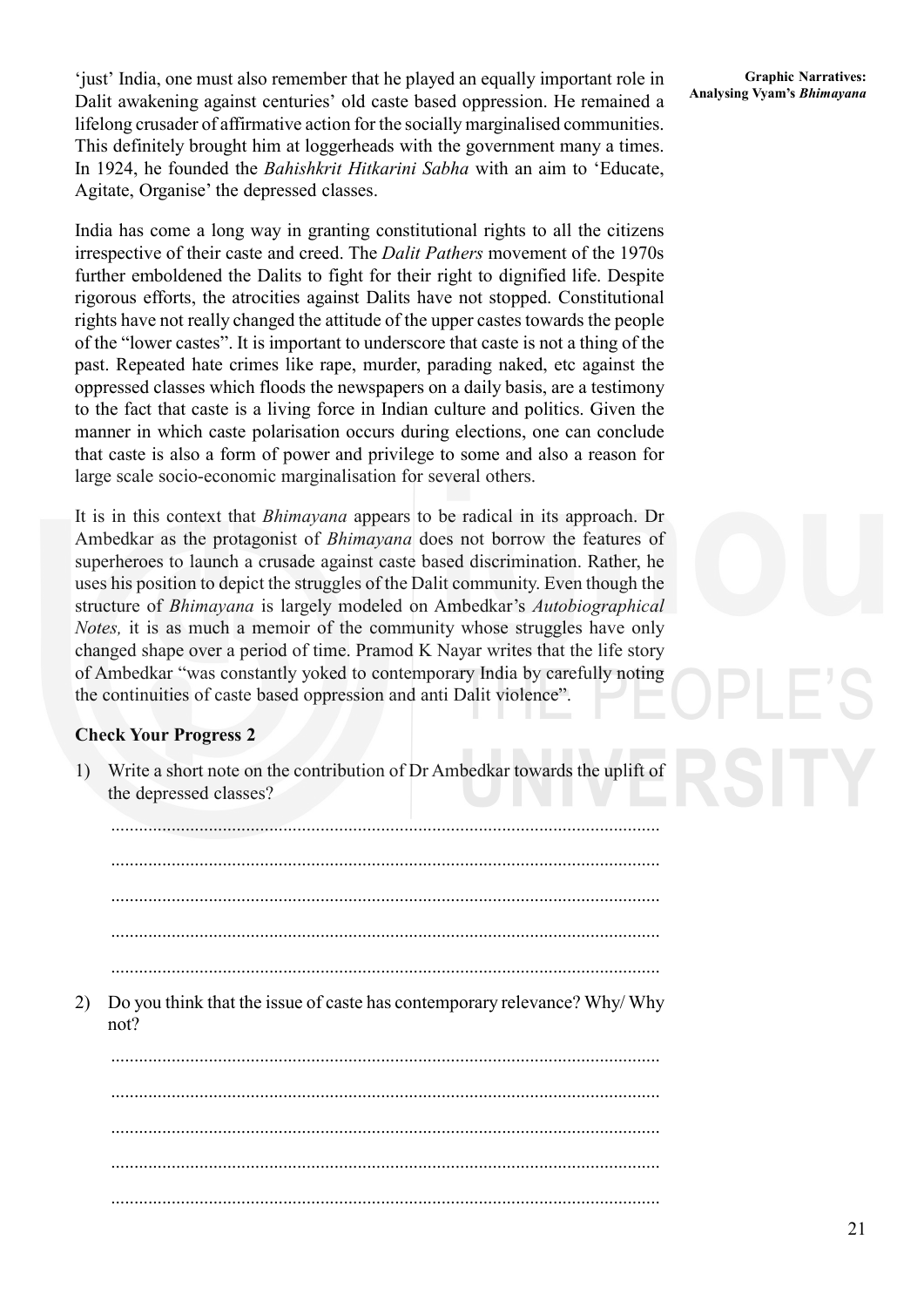## **2.5 A NOTE ON THE STRUCTURE OF** *BHIMAYANA*

In this section, we shall examine the manner in which the graphic narrative *Bhimayana* is structured. The text opens by showcasing any 'one day in recent past' where two people are sitting at a bus stop and discussing the relevance of caste based reservation in education and employment opportunities. The contemporary relevance of the text comes from this image which depicts the varying attitudes of the modern generation towards affirmative action for subjugated communities. The page (11) which is brought alive by merely three dialogues but many images depicting 'modern times' serves as the framing device of the text. There is a constant back and forth movement in time as the knowledge production around the complex dialectics of anti-caste ideology takes place through questions and answers between these two individuals. The two individuals finally arrive at an understanding on the caste struggle towards the end, which is, as much an understanding meant for the readers as for the individuals in question. In doing so, the text aims to represent a prejudice-free depiction of the caste based struggle from the past to the present times. The cut-outs from the newspapers that talk of modern day dehumanisation of Dalit life also serve the same purpose which is to underscore the contemporary relevance of *Bhimayana.*

The first part is titled *Water* and narrates the story of young Bhim's first experiences of caste based discrimination. The segregation from the classmates, the restrictions on accessing potable water, lack of access to the barber – all depict the attitude of the larger community towards the untouchables. The narrative also focuses upon the sub-human existence of Dalit life where animals have better rights than them. Despite being one of the 'lucky few' as his father was a *subedar* in the British Army, Bhim is fairly agitated to notice the discrimination he suffers at school and in society. On his visit to Satara, not even a single cart-man agrees to give a ride to a *mahar* even if the *mahar* was willing to pay double the fare. The full reality of caste discrimination becomes evident to Bhim when he undertakes that journey to Satara and learns it the hard way by undergoing hardships. The text also makes it a point to note that these hardships are not a thing of the past. It depicts the newspaper cuttings from 2008 in Satara where a dalit man was killed for planning to dig a personal well in his compound. The present day conversation around the *Mahad Satyagraha* of 1923 further emphasises the fact that, a community had to historically challenge the established structures of society for access to something as elemental and basic as water.

Section Two of the book titled *Shelter* opens with an image of an adult Ambedkar wearing a suit and glasses symbolising his encounter with western education and cultural values. While away at Columbia, he had almost forgotten the experience of untouchability. When he boards a train to Baroda in 1917 to join a government job, he is immediately reminded of his position in the social structure, in a conversation with a fellow brahmin passenger. Apparently, he goes to Baroda to join as a Probationer in the Accountant General's Office but cannot find a place to stay in Baroda. He cannot find shelter anywhere in Baroda despite repeated efforts. He is forcibly evicted from his temporary stay at a Parsi Inn by an armed mob of Parsis. None of his friends allow him to stay at his place citing his lower caste status. Helplessly, he decides to return to Bombay on the next train. With no place to go, he decides to spend the remaining duration of five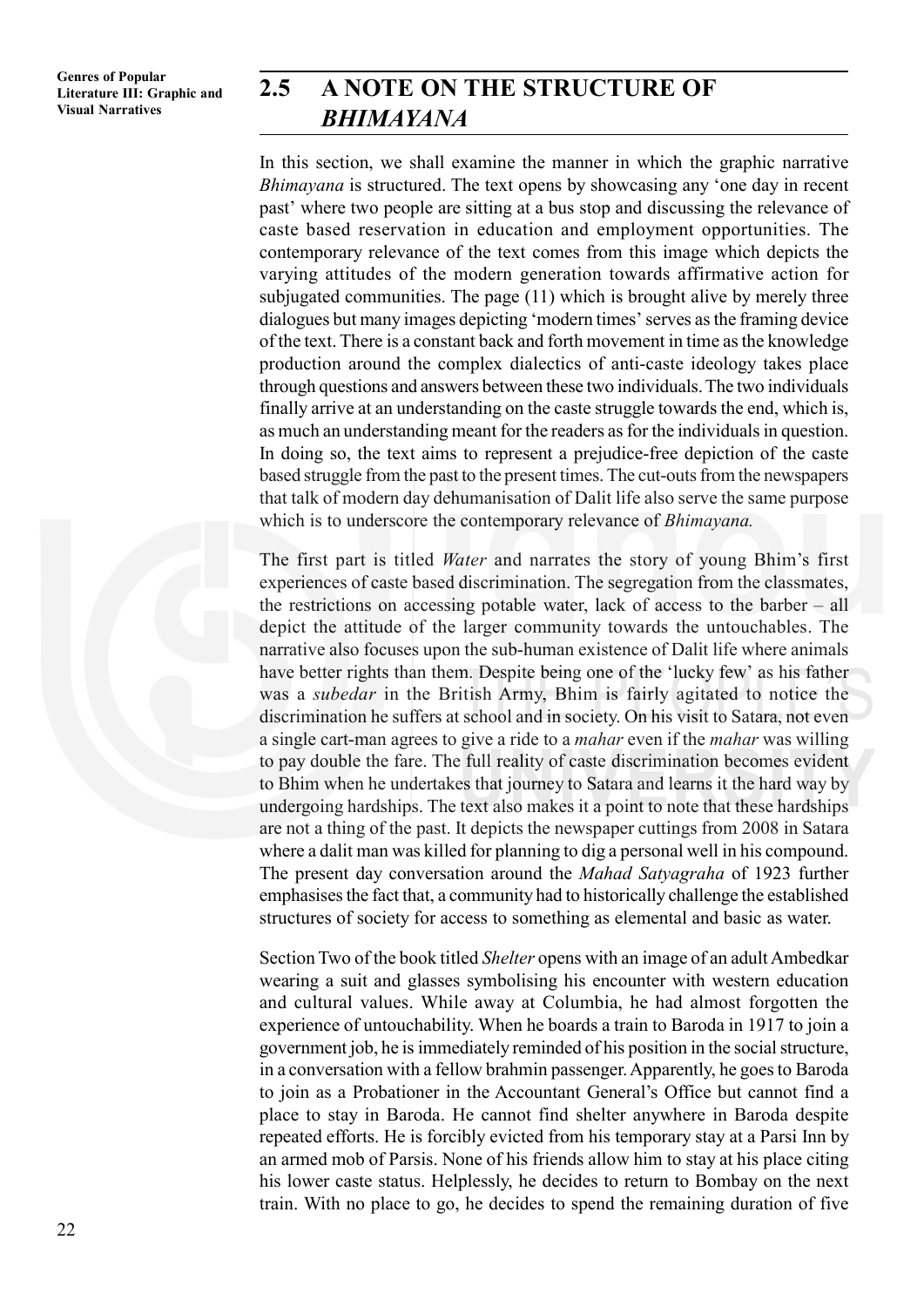hours in the Kamathi Baug public garden. This series of events comes with a Graphic Narratives:<br> **Analysing Vyam's Bhimayana**<br> **Analysing Vyam's Bhimayana** realisation that an untouchable remains untouchable not just for an upper caste Hindu but also for Parsis, Christians and Muslims. The framed narrative also refutes a mainstream claim that caste exists only in remote parts of the country. Ambedkar was refused a shelter in the city of Baroda in spite of his academic credentials. The situation in contemporary Indian cities is hardly any different where one can still find similar incidents of forcible eviction, caste based slurs, public beating, etc. on almost an everyday basis.

The third book *Travel* is located in Aurangabad, in 1934. This was the time when Ambedkar was already recognised as an influential leader of the depressed classes. He was closely attached to the cause of Dalit communities and worked rigorously for the socio-political awakening of this section of society. Here, the text talks about the rigid structure of *chaturvarnashrama* within the Hindu fold where a dalit is looked down upon even by the one doing menial jobs like driving a tonga. Even the doctors refuse to touch/treat the body of a dalit patient fearing that the touch might pollute their sense of purity. The framed narrative then comes back to the major debates around the contribution of Gandhi and Ambedkar towards establishing the principles of equality in society. The text foregrounds that Ambedkar remained a lifelong advocate of equality for all sections, to make them independent and be able to fight for their own rights. Gandhi on the other hand was more concerned with the freedom struggle. While the former hoped for complete annihilation of the caste system so as to bring all the citizens at par, the latter promoted only cosmetic changes to the caste system so that untouchables could also be accommodated within the fourfold structure of Hindu caste system. Tired of the regressive caste system within Hinduism, he eventually embraced Buddhism in 1956.

The fourth section of the book decodes and simplifies the *Art of Bhimayana* for the readers. It narrates the story of the gradual development of *Pardhan Gond* art from being a decorative art used during festivities to the one making to a mainstream graphic book in 2011. The next section will look at some of the major themes in *Bhimayana*. If you recall we mentioned in an earlier course that a novel/ a play/ any text for that matter has a main idea/ theme and several other ideas/ themes that hold the novel together and add to the richness of the text along with fitting into the overall structure of the text.

#### **Check Your Progress 3**

1) What is *Chaturvarnashrama* in Hinduism?

...................................................................................................................... ...................................................................................................................... ...................................................................................................................... ...................................................................................................................... ...................................................................................................................... ...................................................................................................................... ...................................................................................................................... ......................................................................................................................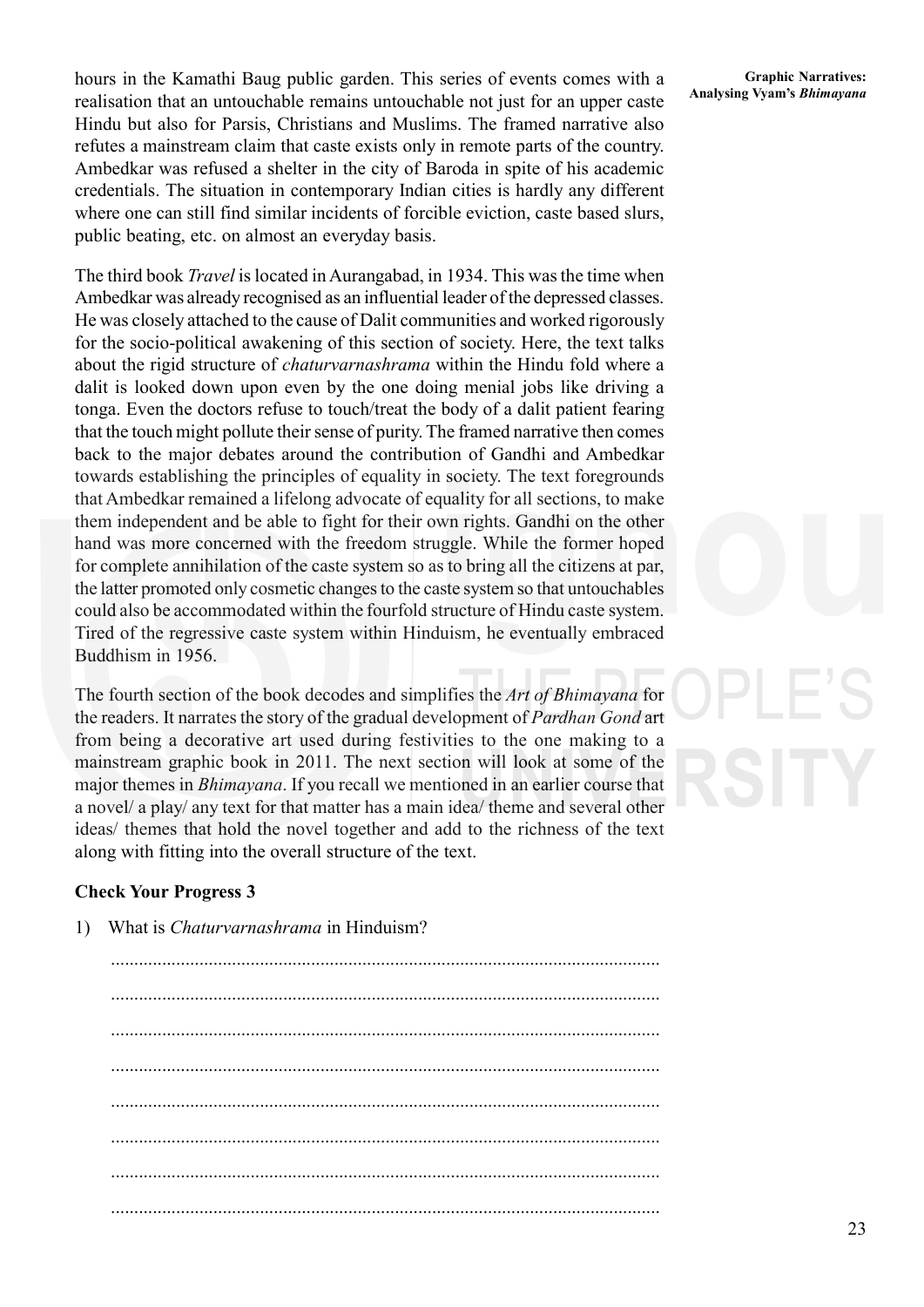| <b>Genres of Popular</b>    |
|-----------------------------|
| Literature III: Graphic and |
| <b>Visual Narratives</b>    |

2) Explain the significance of the framed narrative in the Bhimayana?

...................................................................................................................... ...................................................................................................................... ...................................................................................................................... ...................................................................................................................... ...................................................................................................................... ...................................................................................................................... 3) What purpose do the excerpts from newspapers serve in the text? ...................................................................................................................... ...................................................................................................................... ...................................................................................................................... ...................................................................................................................... ...................................................................................................................... **2.6 MAJOR THEMES: READING BETWEEN THE LINES**

*Bhimayana* is considered to be one of the most important graphic texts of contemporary popular fiction. While the tools of analysing the text are largely borrowed from the conventions of graphic writing, *Bhimayana* undercuts the very same conventions despite falling under the broad category of the Graphic Narrative. This section is further divided into three subsections, with each subsection dealing with a specific theme in the graphic narrative – the *Bhimayana*. The *Bhimayana* also lends very well to the idea of subverting the codes of graphic narratives. Let us look at that first.

#### **2.6.1 Subversion of the Conventional Codes of Graphic Narratives**

Comic book writing involves the usage of rectangular framing to separate one line of thought from another. The illustrators of *Bhimayana* found this frame to be stifling for the characters. They wanted to create '*khulla*'/'open' art where all the characters could breathe easily. Instead, they chose *digna* patterns to create boundaries. The narrative is not unilinear in approach. It goes back and forth in time constantly. Further, the same characters may not appear identical at all times. At times it is difficult to even distinguish one character from the other. The text is referential in nature which functions in both a connotative as well as a denotative manner. The meaning does not really emerge only through the characters but takes shape in accordance to the placement of humans, birds, trains, buses, sky, *lathi*, and even pointed fingers or staring eyes. All these elements come together to arrive at a comprehensive understanding of Dalit existence, their challenges and their resolve to fight back. The next subsection will look at what is now called alternate historiography.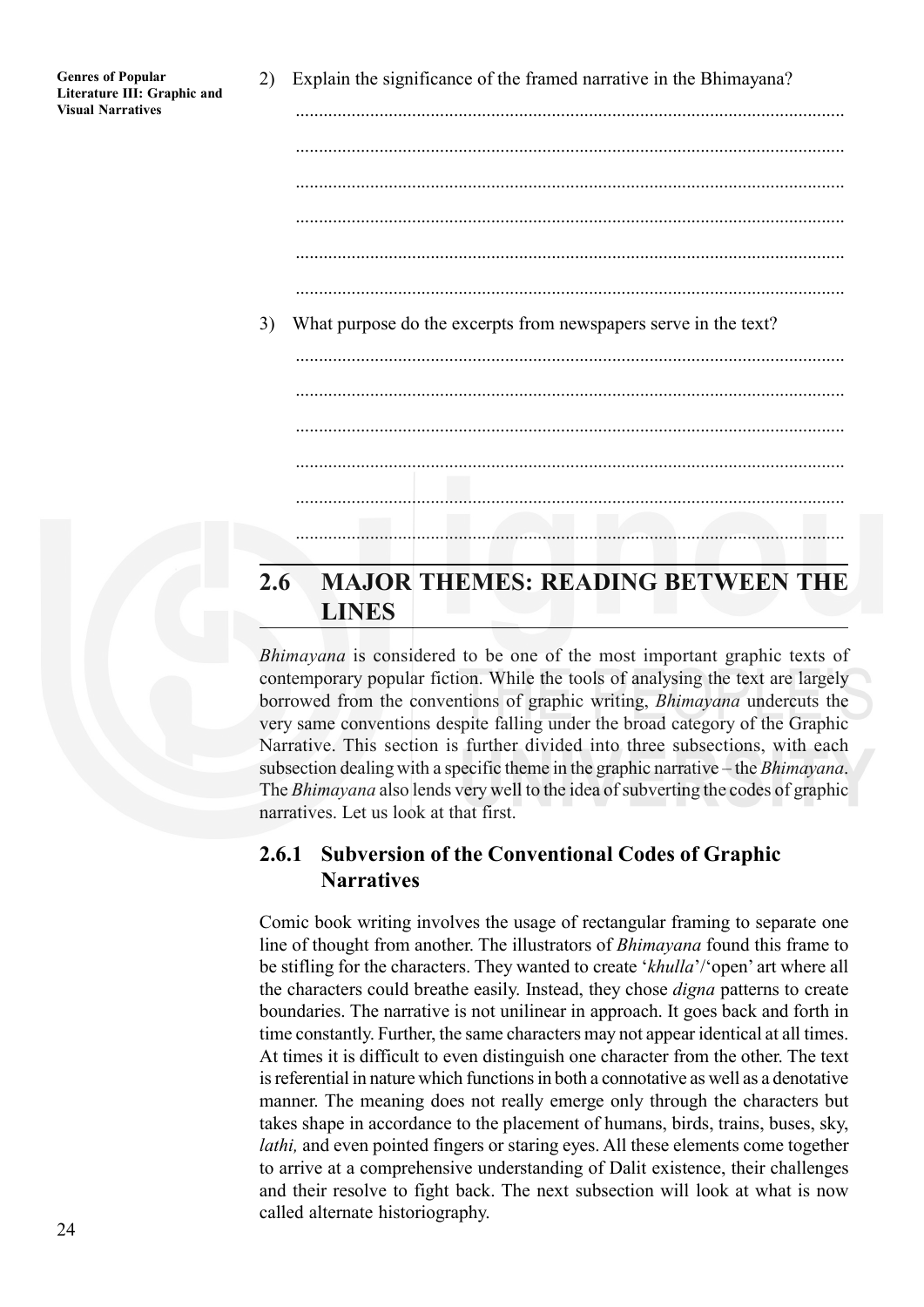# **Analysing Vyam's** *Bhimayana* **2.6.2 Alternate Historiography**

Through references to certain political events of modern Indian history, the text aims to focus upon alternate histories which seem to fill in the gaps between mainstream historical narratives about the caste struggle and the narratives of and by the lower castes. What gets published and what is deliberately left out in history books is a matter of power politics. The 'authenticity' of this History is also mediated by vested interests of successive ruling regimes. While the *Dandi March* against the salt rule is emphasised in modern political history, the *Mahad Satyagraha* is left out of the larger discourses around the freedom struggle. The protest in which 3000 dalits were led by Ambedkar to drink from the Chadavar Tank came to be known as the "Declaration of Independence" in the Dalit Movement. However, the event which aimed to bring dalits on equal footing with their upper caste counterparts is conspicuously missing from mainstream history. Similarly, when Dalits were promised separate electorates by the then British Prime Minister **Ramsay McDonald**, Gandhi strongly opposed the idea citing that this measure would further disintegrate Hindu society. While mainstream history tends to either skip this piece of information or dilutes its impact upon the lower classes, *Bhimayana* foregrounds that the *Poona Pact* of 1932 was actually a betrayal of Dalits' struggle for an autonomous and independent voice of their own. Gandhi went on a fast unto death, to prevent the granting of a separate electorate to the Dalits. Due to this arm-twisting, Ambedkar was forced to sign the *Poona Pact* which settled for electorates for Dalits within the seats meant for the Hindus. Let us quickly look at the third subsection that deals with how the word *Bhimayana* is a pun on the word *Ramayana,* once again a subversion of sorts.

## **2.6.3** *Bhimayana* **– A Pun on 'Ramayana'**

The title *Bhimayana* is a pun on the epic narrative '*Ramayana*'. The way the *Ramayana* talks of the journey of Rama through various stages of his life overcoming hardships on the way, *Bhimayana* also narrates the life story of a young boy - Bhim who transcends his social-historical reality and goes on to acquire the status of the quintessential 'hero' of Dalits for ages to come. The text uses the overarching frame of the journey motif used in epics but it does not allow the narrative to fall into an epic-like structure in the conventional sense. Rather, it showcases an alternative story of heroism via subversive techniques of storytelling. While the *Ramayana* speaks of the coming of age story of Rama and depicts the struggles of an upper class Prince to establish his kingdom after fighting the enemies, the *Bhimayana* appears to present a completely contrasting image. The lofty style of epic proportions is abandoned and an informal conversational tone becomes the narrative strategy in *Bhimayana*. The traditional hero is replaced by a young boy of the Mahar community and the text chooses to depict the 'heroic' journey of Dr Ambedkar and his struggles in fighting for basic amenities. *Bhimayana*, in that sense, is not merely a story about *Bhim/ Ambedkar* but also symbolises the journey of an entire community and their struggle through the ages against caste based atrocities.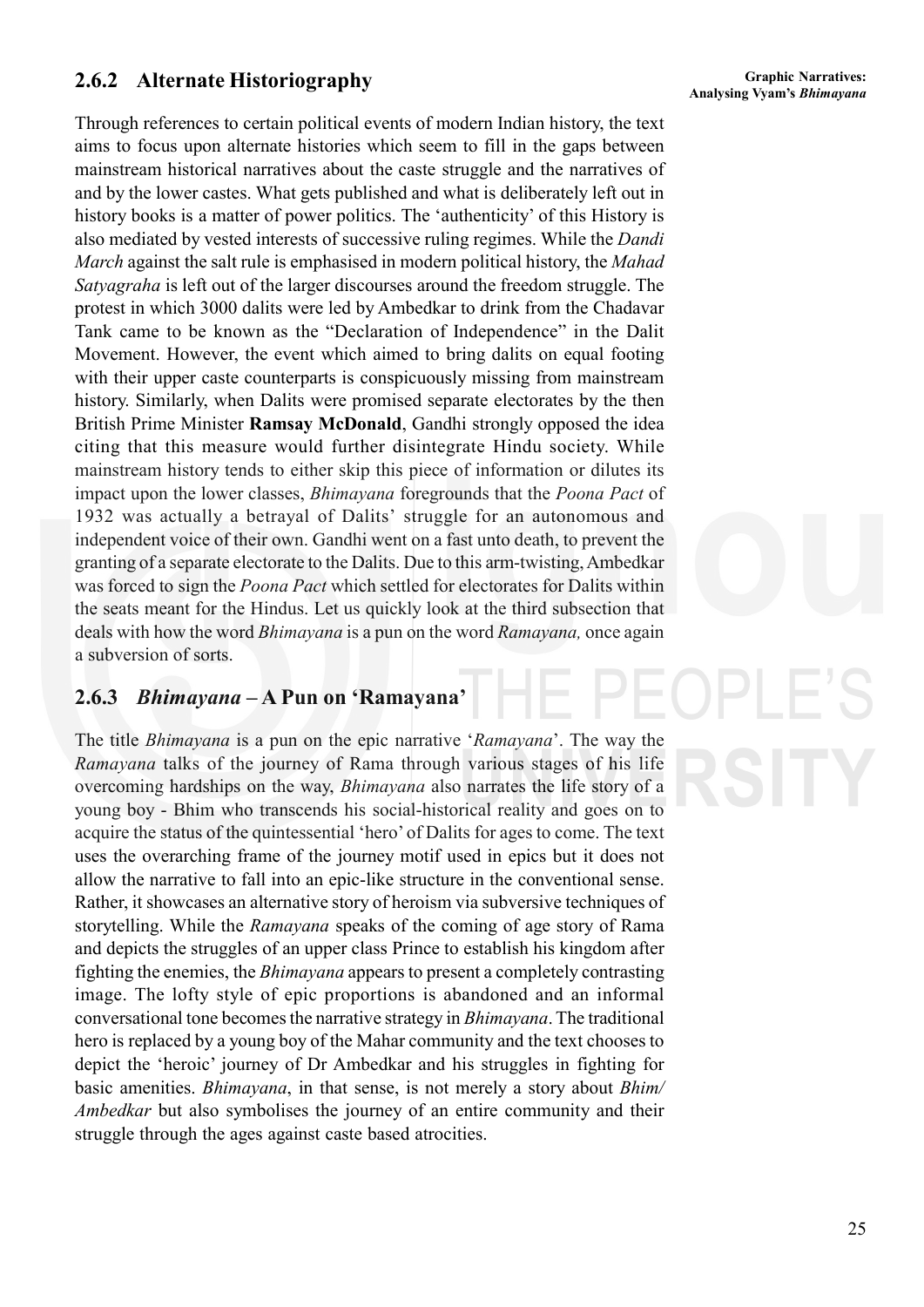#### **Check Your Progress 4**

1) Write a short note on the Poona Pact of 1932.

...................................................................................................................... ...................................................................................................................... ...................................................................................................................... ...................................................................................................................... ...................................................................................................................... 2) Enlist any five characteristics of an Epic. ...................................................................................................................... ...................................................................................................................... 3) Discuss the dissimilarities between the Ramayana and the Bhimayana with relevant examples. ...................................................................................................................... ...................................................................................................................... ...................................................................................................................... ...................................................................................................................... ......................................................................................................................

## **2.6.4** *Pardhan Gonds* **and their Folk Art**

In this section we shall take a quick look at *Gond* art and see how it has been utilised in the *Bhimayana*. Questions that arise are is *Gond* art just used to give a different effect to the graphic narrative or does it serve another purpose? The *Gonds* are a tribal community largely found in central India. They form the largest *adivasi* community in India with widespread presence in Madhya Pradesh, Chattisgarh, Maharastra, Orissa and Andhra Pradesh. *Pardhan Gonds* are a subpart of the larger *Gond* community and have traditionally served as the 'keepers of the cultural heritage' of their clan. The origins of their traditional folk art are rooted in oral narratives transmitted through songs and storytelling. This conventional way of living suffered a major setback when the patronage of these artists declined over a period of time. As a survival strategy, they turned to a visual mode of storytelling. They began by painting *digna* patterns on the mud walls of their houses for decorative purposes. Coloured mud of different kinds was used to convey the story through ample use of motifs. Gradually, around the early 1980s their talent came to the limelight with the active support of artist **Jagdish Swaminathan** who promoted the traditional artists as professional ones. With this, canvas and acrylic/fabric colors were also brought to use in order to depict the aesthetics of tribal *gond* art.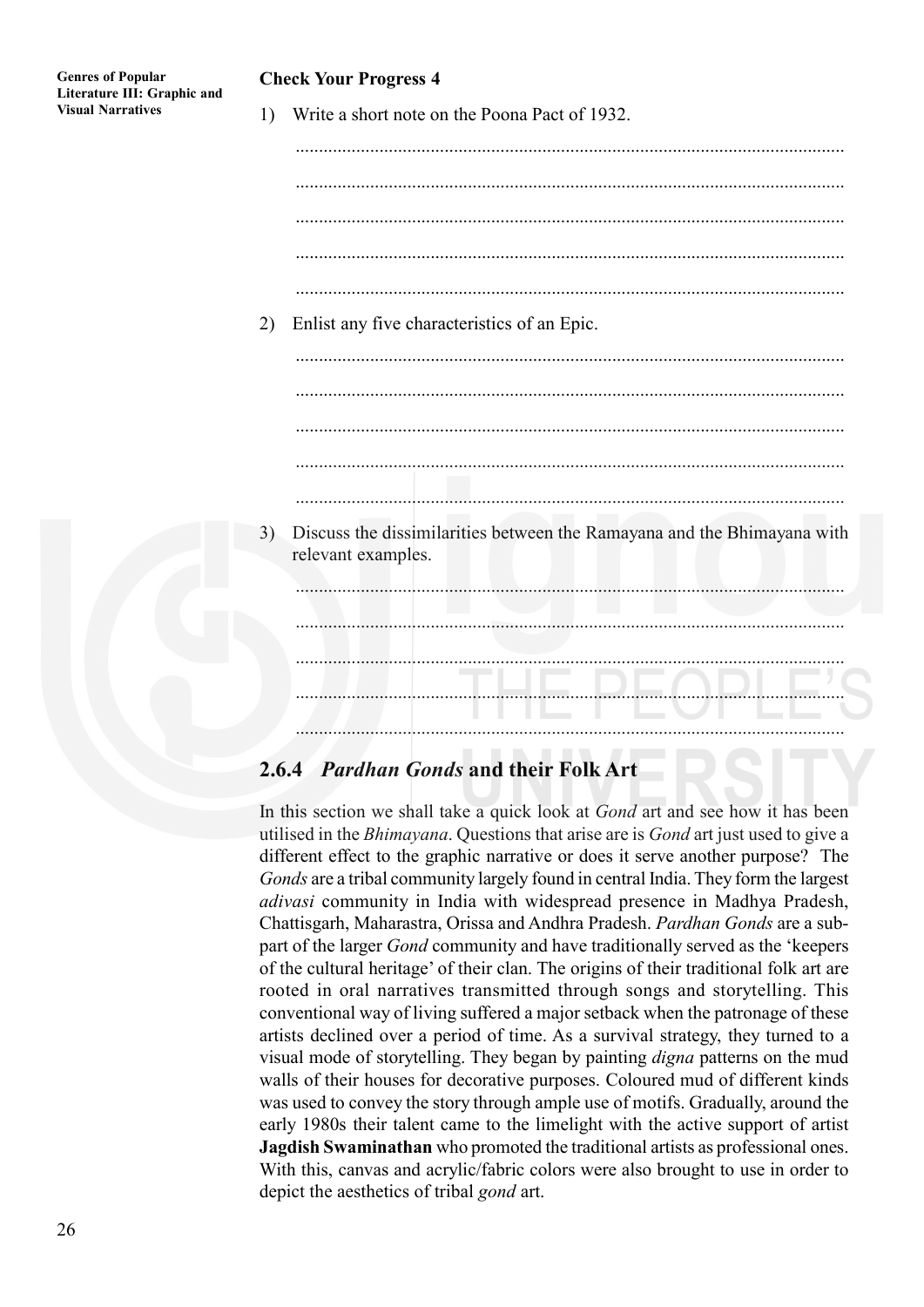*Pardhan Gond* art is pregnant with rich symbolism where meanings are not static. Often, the art is referential in nature where the collective meaning of a given panel comes from the minute details which might go unnoticed in the first reading. The paintings showcase beautifully the peaceful co-existence of living and nonliving forms. Humans do not necessarily form the larger than life characters in their scheme of things.

In *Bhimayana*, the illustrators have avoided the staple boxed narratives of comic writing. They have allowed for a breathing space for all the characters. There are no gutters to demarcate one line of thought from another. Rather, one image seamlessly merges into another. *Digna* patterns are used effectively to demarcate certain sections if needed. Often a story begins in the present, refers to the past and comes back to the present on the same page; just like the framed narrative. There is an associated meaning with every single image. Even the strategy of representing characters keeps on shifting throughout the course of the text. For example, to depict thirsty Bhim, the image of a fish is attached to his persona (pg 19). As his thirst increases, the image of fish becomes bigger (pg 21). While waiting for his train in Kamathi Baug, Ambedkar himself turns into a park. In fact, there is no effort to make the hero stand out in the crowded panel. He looks almost similar to other members of his community. This 'de-iconising' of the hero is a step forward than the didactic approach used in the *Amar Chitra Katha* series that showcased a chronological depiction of Ambedkar's struggles right from his younger days to his eventual rise as the father of the Indian Constitution. *Bhimayana*, on the other hand, narrates the collective struggle of the community in which one's caste identity overshadows his personal achievements. There are repeated references to Amberkar's realisation of his own insignificance in front of the diabolic caste structure. As a child, he is pained to see that animals have better rights than dalits.

In one particular panel, the entire page is filled with the large colourful images of animals having access to water and being groomed by human. Ambedkar's minor presence in the corner of this panel in black and white speaks volume about the sub-human existence meted out to untouchables (pg 23). The opening page of Book two depicts a similar story where a learned Ambedkar returns to India carrying the 'heavy weight' of his western education. The panel is divided between two major images – water at the top and shelter like image at the bottom. Ambedkar is actually stuck between the two. Despite his education, he remains caught between the struggle for water and shelter (pg 59). His numerous degrees have helped little in changing the attitudes of upper caste people towards him. He tries hard but fails to find a shelter for himself in Baroda. Thereby, begins a long struggle for equality that culminates with the drafting of the constitution where provisions for equality were inserted for all citizens of the nation and untouchabilty was abolished by law. The text goes on to depict these struggles and achievements through various panels but a lot needs to be done even today because the constitutional provisions have not been able to change the mindset. In 2006, a village near Nagpur witnessed a gruesome incident in which a mother and a daughter were raped, paraded naked and subsequently killed by an upper caste mob. Incidents like Khairlanji (Nagpur) are a living reminder that little has changed in modern India when it comes to caste based atrocities. S Anand rightly argues in *Bhimayana*: "Each time you view a page in this book, you will discover new ways of seeing, new meanings, new pleasures, fresh insights. (102)"

27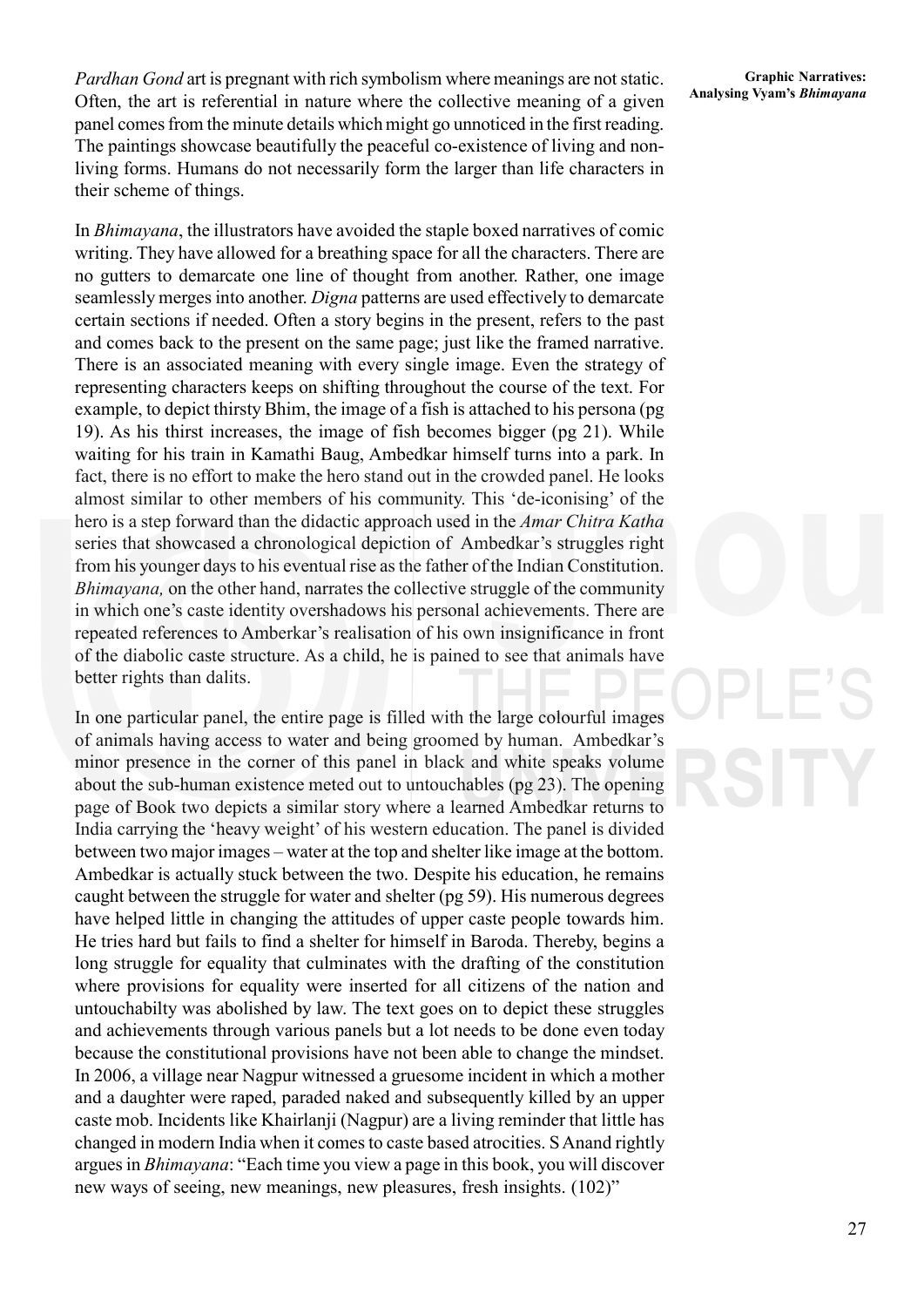**Genres of Popular Literature III: Graphic and Visual Narratives**

The text also presents a brilliant example of metonymic representation. Different viewpoints are suggested by multiple hands pointing in the same direction (pg 20); an angry mob is shown by attaching heads and shoes to axes and *lathis*. The existence of different animals, birds, and insects is not merely for the sake of filling gaps. They are also active participants in the storytelling. Even non-living entities have been given a humane dimension by making serpentine structures, railway tracks, showcasing a tear-shedding earthmover, pained to see the mob lynching a Dalit. There is no linear sense of time. The past and the present exist in a continuum both in terms of the narration as well as the narrative strategy. Talking about this 'mytho-epic universe' of *Bhimayana*, Nandini Chandra writes: "This kind of animistic excess and fluidity of morphing forms tells us something about the nature of imagination in Gondi artwork, in contrast to the void fixated imagination defiying Vedic cosmos. (22)" Let us look at the significance of the bubble motif that is to be found in the narrative in the section.

#### **Check Your Progress 5**

1) Write a short note on the Gond Tribes.

...................................................................................................................... ...................................................................................................................... ...................................................................................................................... ...................................................................................................................... ...................................................................................................................... 2) What do you understand by Motif? Comment on water as a motif in Bhimayana. ...................................................................................................................... ...................................................................................................................... ...................................................................................................................... ...................................................................................................................... ......................................................................................................................

### **2.6.5 Significance of the Bubble Motif**

Here, we shall examine the significance of the bubble motif and see how or what it does in the graphic narrative- *Bhimayana*. There are repeated occurrences of speech bubbles throughout the text. The bird speech bubble signifies the voice of the weak and the oppressed. These people are generally the victims of caste based discrimination and often fail to raise their voice against the victimisers. Contrary to these, are the scorpion shaped bubbles venomous both in appearance as well as content. These scorpion shaped bubbles represent the harsh, slur-filled, abusive attitude of the upper caste/upper class people towards the untouchables. The thought bubbles merely reflect the musings of the mind without giving details to the active listeners. Given the limited agency of Dalits in expressing their viewpoints, the thought bubbles allow the reader to see the state of mind of the affected party. Thus, we see how the bubbles are used to substantiate a point of view or to get a message across in the graphic narrative. Colours used by the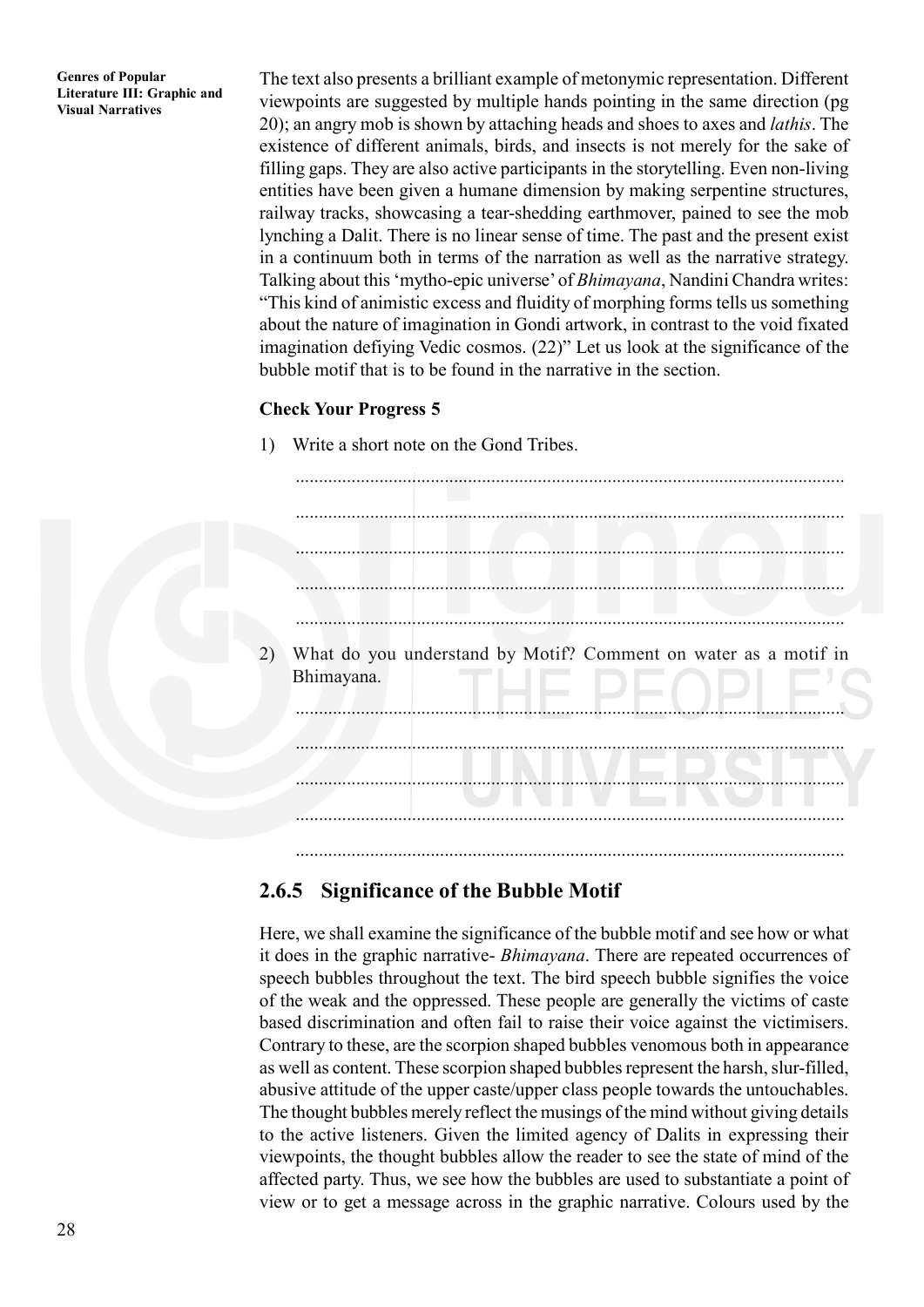## **2.6.6 The Symbolism of Colours**

Colors have a major significance in *Gondi* folk art. Traditionally, *Pardhan Gonds* made use of seasonally coloured soil to decorate the walls through beautiful *digna* patterns. *Bhimayana* also makes creative use of colours in the illustrations. Every single image carries multiple layers of meaning where colours also help to further emphasise the impact of the image. They serve different purposes at different times. In a text like *Bhimayana*, the background carries as much significance as the foreground itself. At times, colour codes are used to separate these two. They also act as segregating device between two distinct ideas/events/ incidents. For instance, page 23 depicts animals and the background is in bold colours while human are painted in a dull black and white. This signifies the degradation of dalit life, and the depiction indicates that dalits are treated even worse than animals/ beasts.

The text makes use of vibrant colours like orange, green, yellow, and blue in different parts. The text boxes painted in yellow depict the speeches/views of Ambedkar while those in dark orange depict the views of Gandhi. The one in the mint green shade contain the excerpts from the Indian constitution (Pg 90-91). The vibrant blue colour is majorly used to depict water but it symbolises freshness, positivity and energy. Do you think the colours could suggest/ stand for other issues as well?

## **2.7 LET US SUM UP**

The roots of caste based discrimination are deep seated in India and it exists as a continuum from the ancient past to the present, and contemporary times. The framed narrative of *Bhimayana* serves as a brilliant reminder for the audience to, visualise that even though they are witnessing incidents from the past (incidents of oppression faced by the Dalit community in general and Dr Ambedkar in particular), the present - day experiences of Dalits are strikingly similar. A counter narrative against upper caste hegemony, *Bhimayana* not only delineates the trajectory of historical trauma but also develops an efficient vocabulary of counter – abuse. The double standards and hypocrisy of the upper castes is laid bare by repeated references to incidents of the rape of dalit women.

There is a complete disregard of their own heightened notions of 'purity and pollution' when it comes to raping these women belonging to the lower castes. While the hand pump and the earth mower are shown to be humane, there is 'dehumanisation' of the angry upper caste mob whose bodies are replaced by the sticks. The choice of graphic medium allows for a wider reach given a sense of excitement associated with graphic narratives. Moreover, it is a powerful medium as it triggers associations. It allows the reader to see multiple histories of oppression and understand their contemporary relevance.

The unit focused upon the rise of the Graphic Narratives as a serious category of literature. It critically engaged with Srividya Natarajan's *Bhimayana* while paying attention to major themes. It further talked about the creative brilliance of the text in using an ancient art form - *gondi* to depict a centuries' old history of

#### **Graphic Narratives: Analysing Vyam's** *Bhimayana*

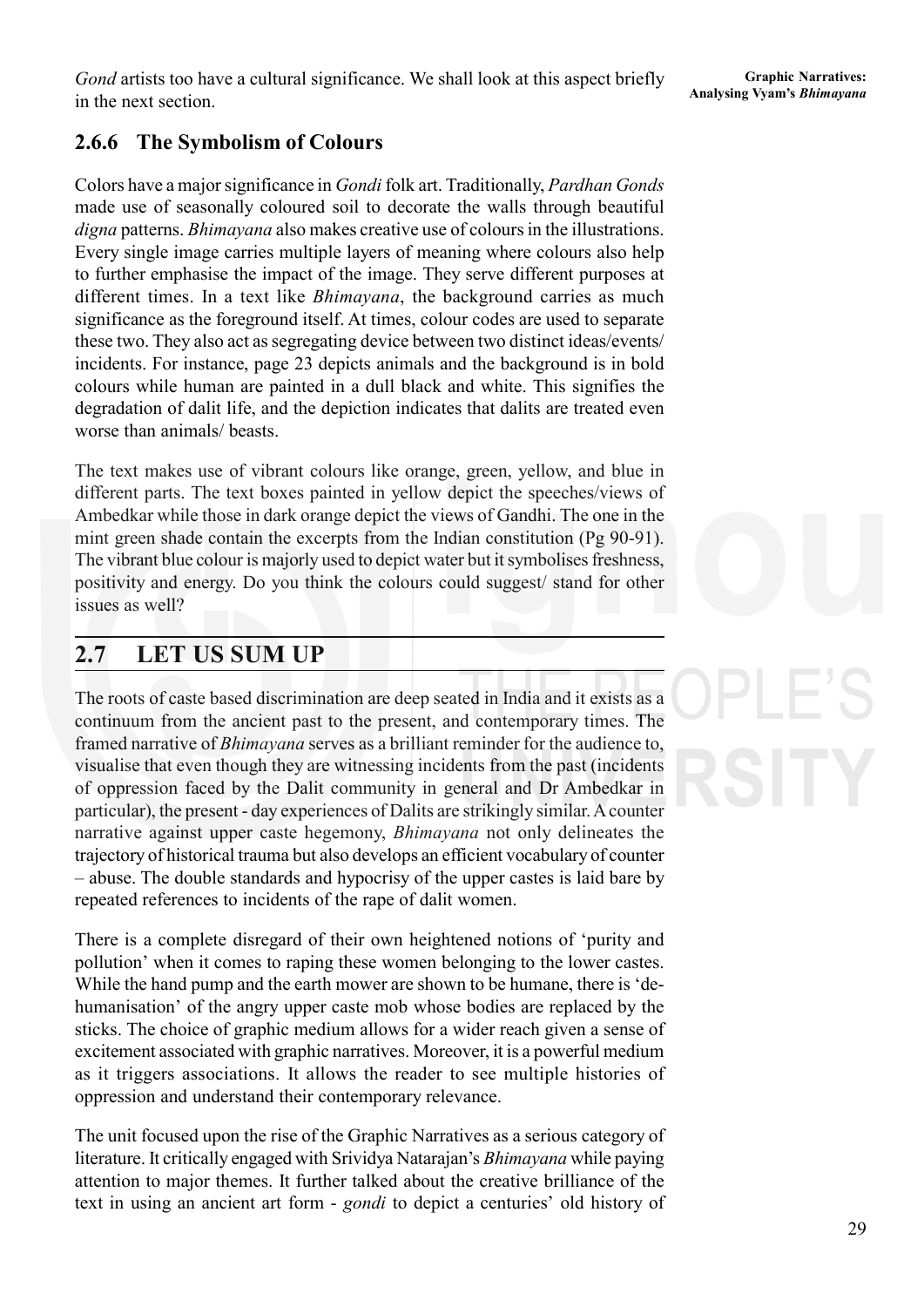**Genres of Popular Literature III: Graphic and Visual Narratives**

oppression. While the tools are traditional, the technique of narrativisation is brand new which renders the story into a graphic format to raise awareness about India's hidden apartheid at a local as well as a global level via visual literacy.

## **2.8 QUESTIONS**

- 1) What makes Bhimayana an instance of Popular Literature? Explain with the help of relevant examples?
- 2) What is an allegory? Give any two examples from the text Bhimayana.
- 3) Explain the significance of the Mahad Satyagraha.

## **2.9 HINTS TO CHECK YOUR PROGRESS**

#### **Check Your Progress 1**

1) Any three comics and why you read them will be your answer.

#### **Check Your Progress 2**

- 1) Read section 2.4 carefully and answer in your own words.
- 2) Read section 2.4 carefully and answer in your own words.

#### **Check Your Progress 3**

- 1) Read section 2.5 carefully and answer in your own words.
- 2) Read section 2.5 carefully and answer in your own words.
- 3) Read section 2.5 carefully and answer in your own words.

#### **Check Your Progress 4**

- 1) Read section 2.6.2 carefully and answer in your own words.
- 2) Read section 2.6.3 carefully as well as revisit BEGC-101{102. and answer in your own words.
- 3) Read section 2.6.3 carefully and answer in your own words.

#### **Check Your Progress 5**

- 1) Read section 2.6.4 carefully and answer in your own words.
- 2) Refer to the Glossary, section 2.5, and section 2.7 and answer in your own words.

## **2.10 GLOSSARY**

**Alternate Historiography** : Refers to fiction that is based largely on history and that which explores what might have happened if certain historical events, figures, etc., had been different; a history that is told from an unusual or unorthodox perspective. Historiography can very simply be defined as the history of history; or as the study of how history was written, by whom, and why it was recorded as such. Moreover, it is a look at the: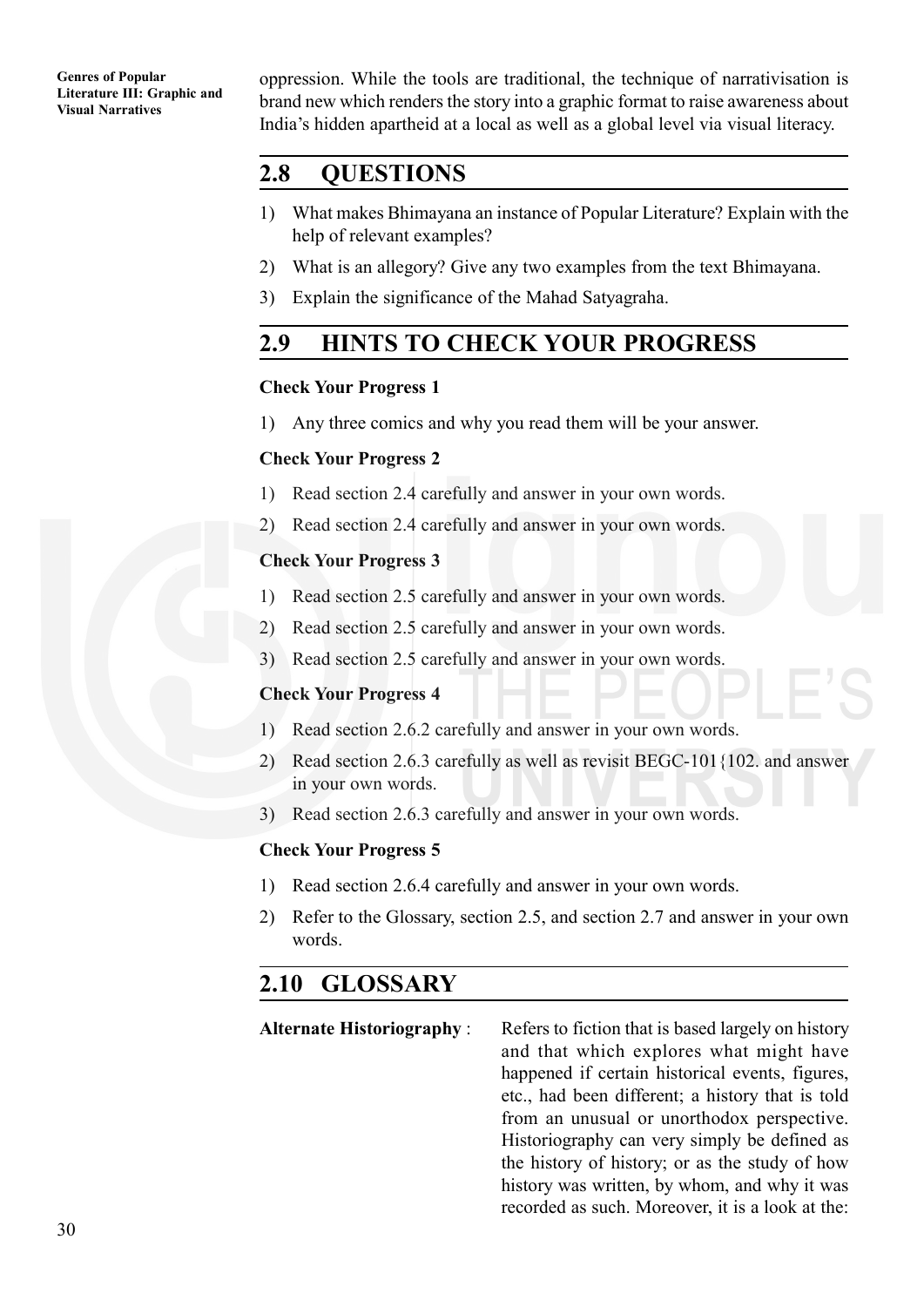ifs, and hows, of how historical events have been reinterpreted by historians over time and why. Historiography is important for a wide range of reasons. It helps us understand why historical events have been interpreted so differently over time. In other words, historiography helps us examine not only history itself, but also the broader, overlying characteristics that shape the recording of history itself. For instance, did a new power come to being and did its historians alter the loser's history for generations? Or maybe economic issues caused historians to look at a historical event through a different lens. Just as critically, historiography lets us study history with a critical eye. It helps us understand what biases may have shaped the historical record. It ensures we don't blindly trust what we read from historians 10, 100, and 1,000 years ago. Simultaneously, it also ensures that we do not fall victim to the same mistakes made by some previous historians. By extension historiography lets us dig for, and get to, the factual history behind the historical myth, so to speak. It gives us a way to re-interpret the biases of a historian's perspective in a more equitable manner. So long as we remain unbiased in the process, of course. Ultimately, historiography gives us an appreciation of how factors that shape and alter the recording of history shape and alter our interpretation of it as a result.

**Allegory :** An allegory is a representation of an abstract or a spiritual meaning conveyed through a comparison of a concrete or material form; it may also be described as the figurative treatment of one subject under the guise of another.

**Auschwitz :** Auschwitz, is also known as Auschwitz-Birkenau, and was the largest Nazi concentration and death camp that was opened in 1940. Auschwitz began as a detention center for political prisoners and is located in southern Poland. It was to quickly evolve into a network of camps where Jewish people and other perceived enemies of the Nazi state were killed, often in gas chambers, or used as slave labour. Josef Mengele (1911-79) also conducted some of the most barbaric medical experiments on the prisoners there. During World War II (1939-45), more than 1 million people, lost their lives at Auschwitz. In January 1945, when it was obvious that the Soviet army was going to

#### **Graphic Narratives: Analysing Vyam's** *Bhimayana*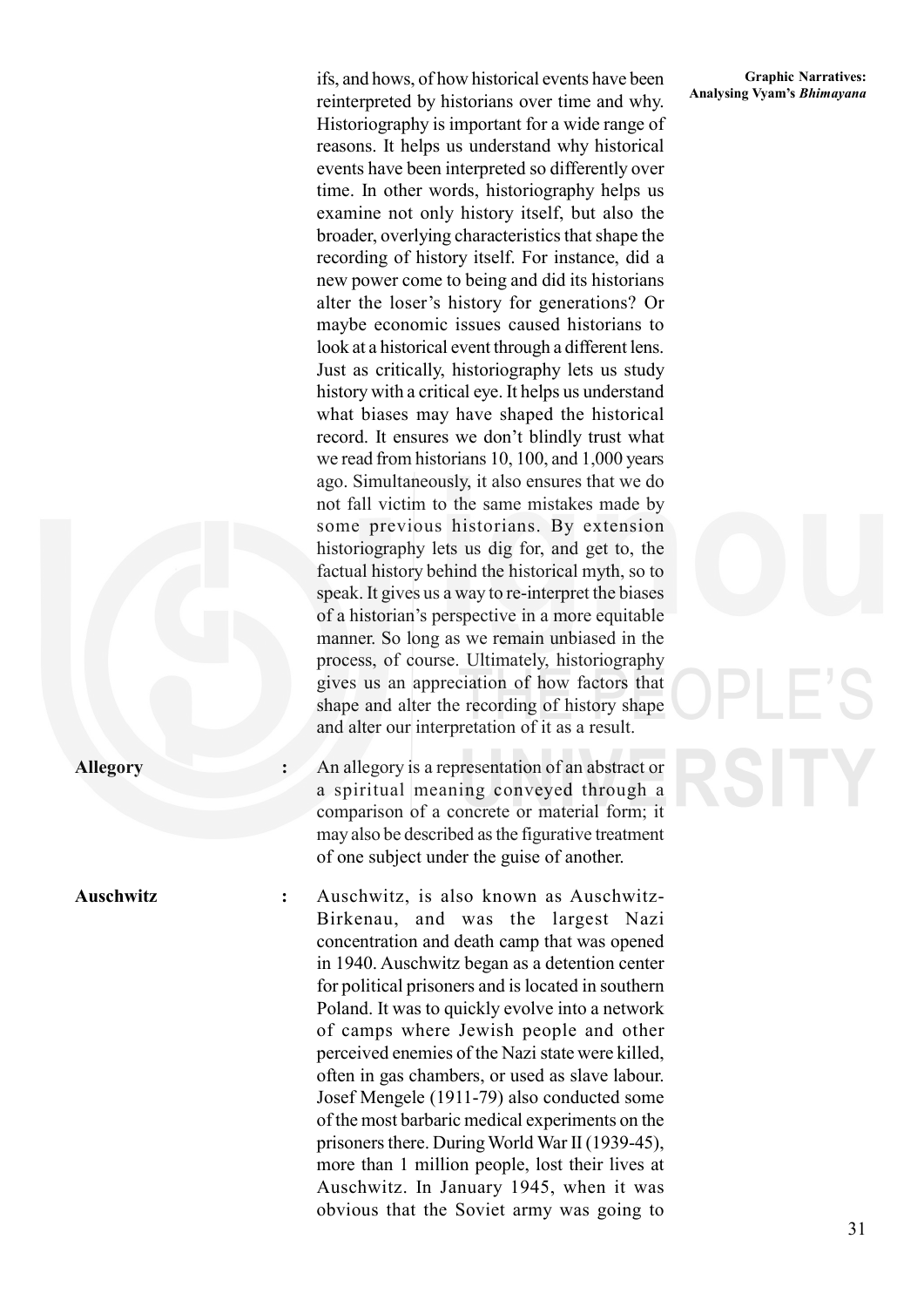overrun Auschwitz, the Nazi officials abandoned the camp and sent around 60,000 prisoners on a forced march to other locations. Eventually when the Soviets entered Auschwitz, they found thousands of emaciated detainees and piles of corpses left behind.

**Avante Garde :** Avante Gardeis a concept that may be explained with a movement / phase that occurred in the sphere of the arts. The painters, writers, musicians, and other artists whose ideas, styles, and methods were very original or modern in comparison to the period in which they live, or the work of these artists is referred to as avantegarde.

**Brahmanism :** Brahmanismis an ancient Indian religious tradition that emerged from the Vedic religion. Brahmanism emphasised the rites performed by, and the status of, the Brahman, or the priestly class.

**Concentration camp :** A Concentration camp is described by Britannica.com as an internment centre for political prisoners and members of national or minority groups who are confined for reasons of state security, exploitation, or punishment, usually by executive decree or military order. People are grouped in camps such as this based more on ethnic or political affiliation sans benefit either of indictment or fair trial.

**Hegemony :** Hegemony is the dominance of one group over another, often supported by legitimating norms and ideas. The term is also used to describe the relatively dominant position of a particular set of ideas and theirassociated tendency to become commonsensical and intuitive, thereby inhibiting the dissemination or even the articulation of alternative ideas.

**High art :** High art was a term used to describe the most aesthetically pleasingand challenging (in terms of production) arts, while low art was used to describe what was not challenging, aesthetically pleasing

**Holocaust :** The word "Holocaust," from the Greek words "holos" (whole) and "kaustos" (burned), was historically used to describe a sacrificial offering burned on an altar. Since 1945, the word has taken on a new and horrible meaning: the ideological and systematic state-sponsored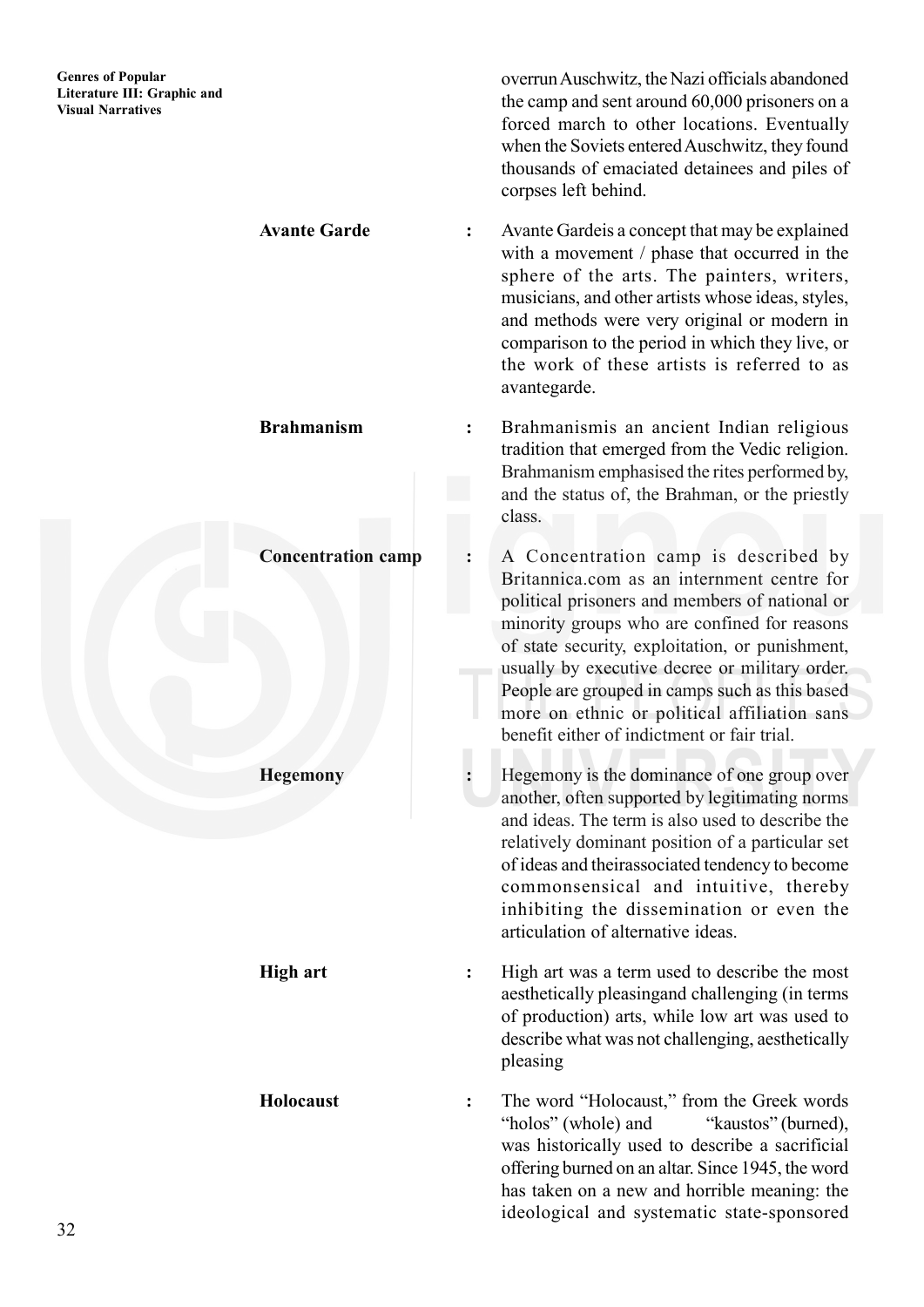prosecution and mass murder of millions of *Analysing Vyam's Bhimayana* prosecution and mass murder of millions of athens European Jews (as well as millions of others, including Gypsies, the intellectually disabled, dissidents and homosexuals) by the German Nazi regime between 1933 and 1945. To the anti-Semitic Nazi leader Adolf Hitler, Jews were an inferior race, an alien threat to German racial purity and community. After years of Nazi rule in Germany, during which Jews were consistently persecuted, Hitler's "final solution"–now known as the Holocaust–came to fruition under the cover of World War II, with mass killing centers constructed in the concentration camps of occupied Poland. Approximately six million Jews and some 5 million others, were targeted for racial, political, ideological and behavioral reasons, and died in the Holocaust. More than one million of those who perished were children.

**Marvel comics** : Marvel Comics is the brand name and primary imprint of Marvel Worldwide Inc., formerly Marvel Publishing, Inc. and Marvel Comics Group, a publisher of American comic books and related media. In 2009, The Walt Disney Company acquired Marvel Entertainment, Marvel Worldwide's parent company. The first modern comic books under the Marvel Comics brand were the science-fiction anthology Journey into Mystery #69 and the teen-humor title Patsy Walker #95. Then, in the wake of DC Comics' success in reviving superheroes in the late 1950s and early 1960s, particularly with the Flash, Green Lantern, Batman, Superman, Wonder Woman, Green Arrow and other members of the team the Justice League of America, Marvel followed suit.

**Motif :** In a literary work, a motif can be seen as an image, sound, action, or other figure that has a symbolic significance, and contributes toward the development of a theme. A motif is a recurrent image, idea, or symbol that develops or explains a theme. Sometimes examples of motif are mistakenly identified as examples of symbols. Symbols are images, ideas, sounds, or words that represent something else, and help to understand an idea or a thing. Motifs, on the other hand, are images, ideas, sounds, or words that help to explain the central idea of a literary work – the theme. Moreover, a symbol may appear once or twice in a literary work, whereas a motif is a recurring element.

# **Graphic Narratives:**